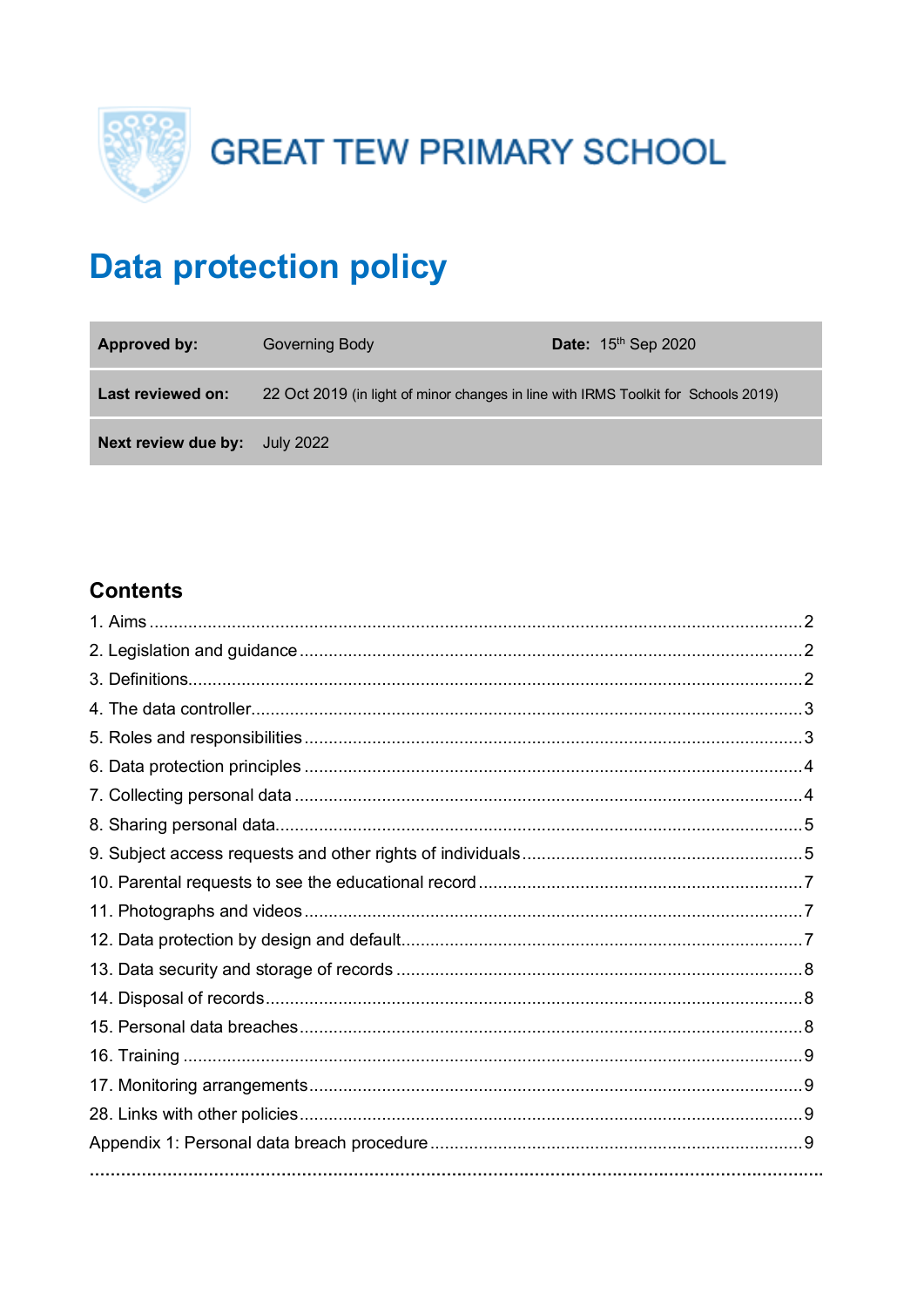# **1. Aims**

Our school aims to ensure that all personal data collected about staff, pupils, parents, governors, visitors and other individuals is collected, stored and processed in accordance with the General Data Protection Regulation (GDPR) and the provisions of the Data Protection Act 2018 (DPA 2018).

This policy applies to all personal data, regardless of whether it is in paper or electronic format.

# **2. Legislation and guidance**

This policy meets the requirements of the GDPR and the DPA 2018. It is based on guidance published by the Information Commissioner's Office (ICO) on the GDPR and the ICO's code of practice for subject access requests.

In addition, this policy complies with regulation 5 of the Education (Pupil Information) (England) Regulations 2005, which gives parents the right of access to their child's educational record.

# **3. Definitions**

| <b>Term</b>                                          | <b>Definition</b>                                                                                                                                                                                                                                                                                                                                                                                                                                                                                                                                                                                                                                                                                                                                                                                                                                                                         |  |
|------------------------------------------------------|-------------------------------------------------------------------------------------------------------------------------------------------------------------------------------------------------------------------------------------------------------------------------------------------------------------------------------------------------------------------------------------------------------------------------------------------------------------------------------------------------------------------------------------------------------------------------------------------------------------------------------------------------------------------------------------------------------------------------------------------------------------------------------------------------------------------------------------------------------------------------------------------|--|
| Personal data<br>Special categories of personal data | Any information relating to an identified, or<br>identifiable, individual.<br>This may include the individual's:<br>Name (including initials)<br>Identification number<br>Location data<br>Online identifier, such as a username<br>It may also include factors specific to the<br>individual's physical, physiological, genetic,<br>mental, economic, cultural or social identity.<br>Personal data which is more sensitive and so<br>needs more protection, including information<br>about an individual's:<br>Racial or ethnic origin<br>$\bullet$<br>Political opinions<br>$\bullet$<br>Religious or philosophical beliefs<br>$\bullet$<br>Trade union membership<br>$\bullet$<br>Genetics<br>$\bullet$<br>Biometrics (such as fingerprints, retina<br>and iris patterns), where used for<br>identification purposes<br>Health - physical or mental<br>Sex life or sexual orientation |  |
| <b>Processing</b>                                    | Anything done to personal data, such as<br>collecting, recording, organising, structuring,<br>storing, adapting, altering, retrieving, using,                                                                                                                                                                                                                                                                                                                                                                                                                                                                                                                                                                                                                                                                                                                                             |  |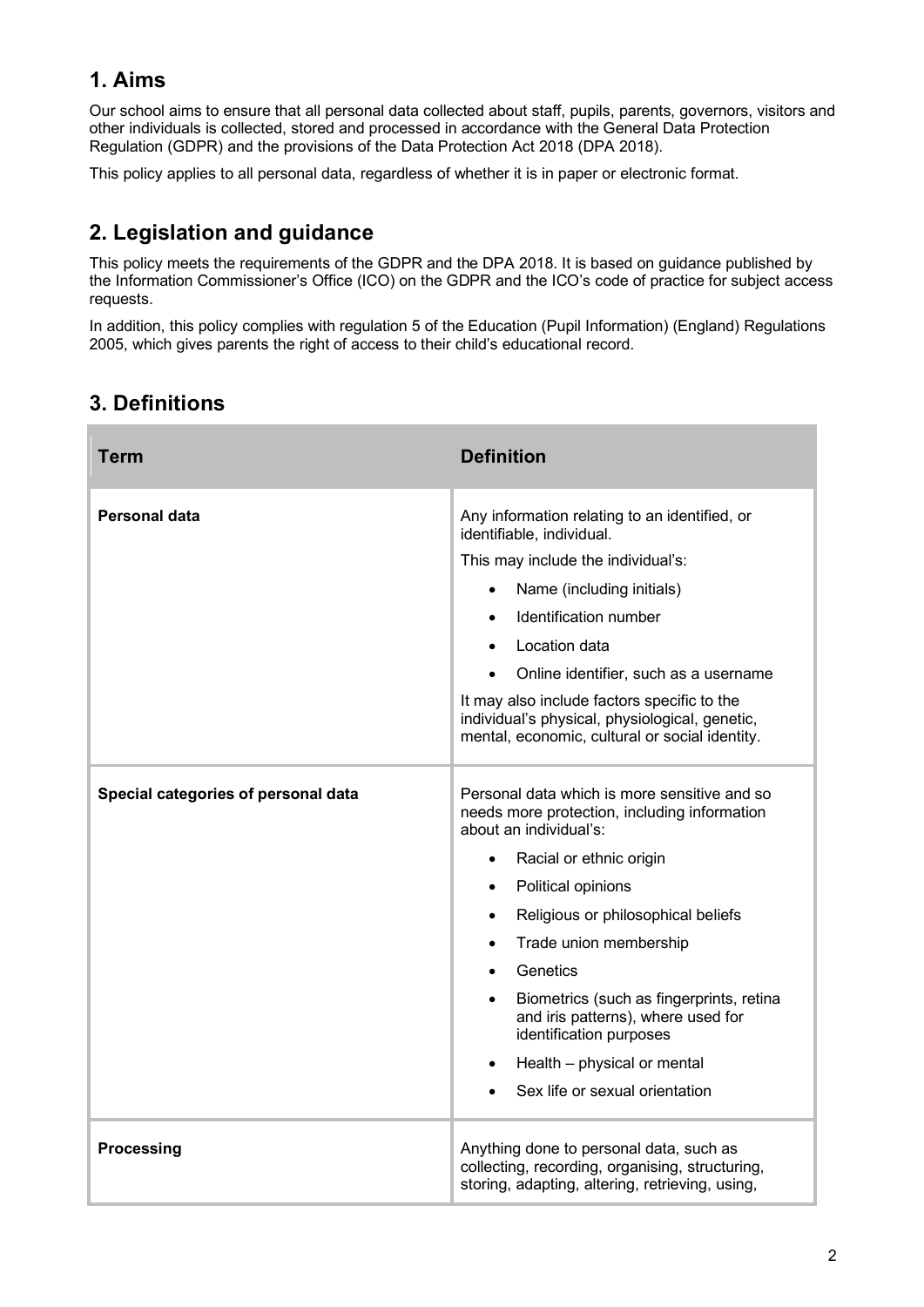|                      | disseminating, erasing or destroying.<br>Processing can be automated or manual.                                                                         |
|----------------------|---------------------------------------------------------------------------------------------------------------------------------------------------------|
| Data subject         | The identified or identifiable individual whose<br>personal data is held or processed.                                                                  |
| Data controller      | A person or organisation that determines the<br>purposes and the means of processing of<br>personal data.                                               |
| Data processor       | A person or other body, other than an employee<br>of the data controller, who processes personal<br>data on behalf of the data controller.              |
| Personal data breach | A breach of security leading to the accidental or<br>unlawful destruction, loss, alteration, unauthorised<br>disclosure of, or access to personal data. |

### **4. The data controller**

Our school processes personal data relating to parents, pupils, staff, governors, visitors and others, and therefore is a data controller.

The school is registered as a data controller with the ICO and will renew this registration annually or as otherwise legally required.

# **5. Roles and responsibilities**

This policy applies to **all staff** employed by our school, and to external organisations or individuals working on our behalf. Staff who do not comply with this policy may face disciplinary action.

#### **5.1 Governing board**

The governing board has overall responsibility for ensuring that our school complies with all relevant data protection obligations.

#### **5.2 Data protection officer**

The data protection officer (DPO) is responsible for overseeing the implementation of this policy, monitoring our compliance with data protection law, and developing related policies and guidelines where applicable.

They will provide an annual report of their activities directly to the governing board and, where relevant, report to the board their advice and recommendations on school data protection issues.

The DPO is also the first point of contact for individuals whose data the school processes, and for the ICO.

Full details of the DPO's responsibilities are set out in their job description.

Our DPO is Jane Zibarras and is contactable via 01608 683642, dpo.2104@great-tew.oxon.sch.uk.

#### **5.3 Headteacher**

The headteacher acts as the representative of the data controller on a day-to-day basis.

#### **5.4 All staff**

Staff are responsible for:

- Collecting, storing and processing any personal data in accordance with this policy
- Informing the school of any changes to their personal data, such as a change of address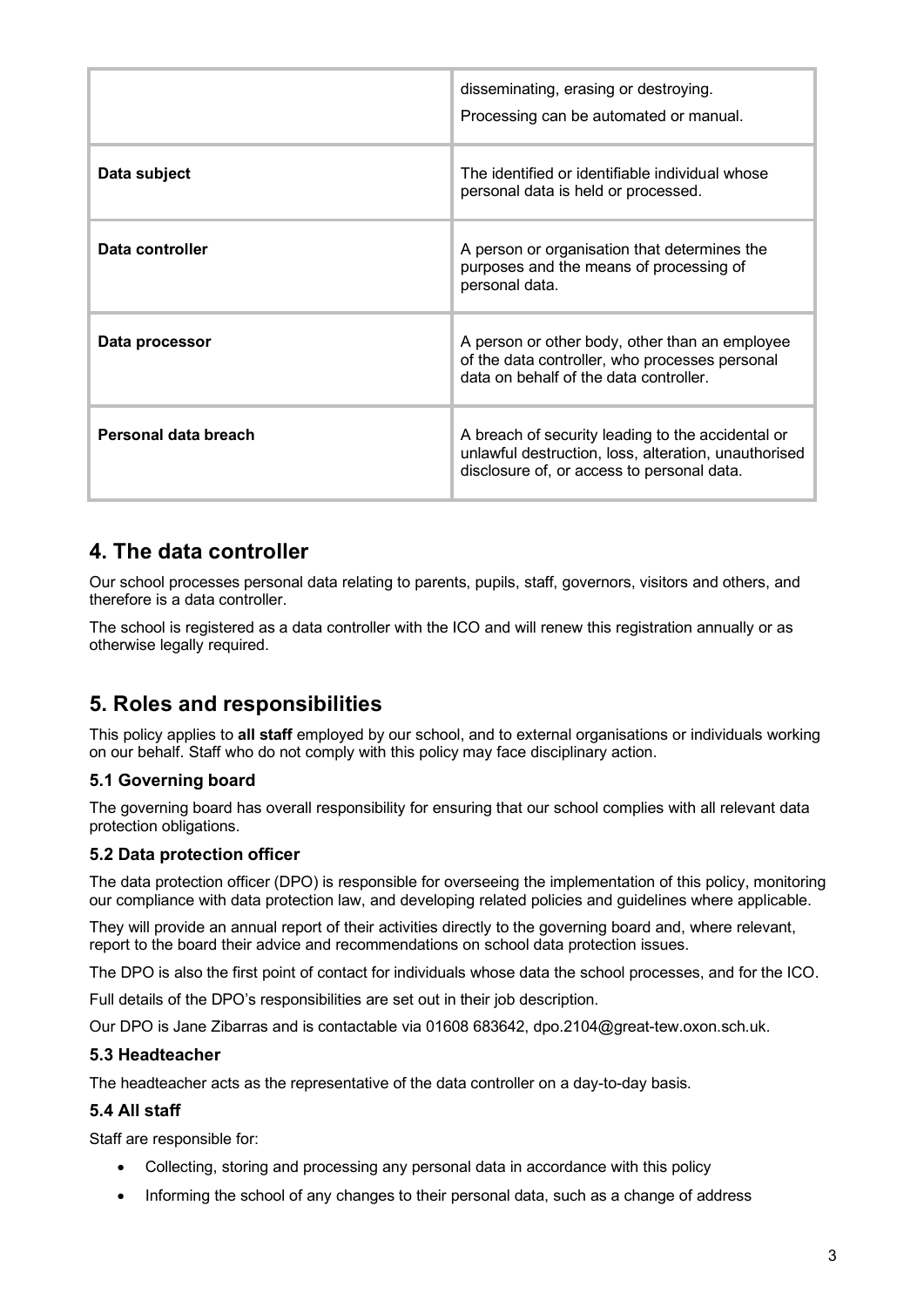- Contacting the DPO in the following circumstances:
	- $\circ$  With any questions about the operation of this policy, data protection law, retaining personal data or keeping personal data secure
	- o If they have any concerns that this policy is not being followed
	- $\circ$  If they are unsure whether or not they have a lawful basis to use personal data in a particular way
	- $\circ$  If they need to rely on or capture consent, draft a privacy notice, deal with data protection rights invoked by an individual, or transfer personal data outside the European Economic Area
	- $\circ$  If there has been a data breach
	- $\circ$  Whenever they are engaging in a new activity that may affect the privacy rights of individuals
	- $\circ$  If they need help with any contracts or sharing personal data with third parties

# **6. Data protection principles**

The GDPR is based on data protection principles that our school must comply with.

The principles say that personal data must be:

- Processed lawfully, fairly and in a transparent manner
- Collected for specified, explicit and legitimate purposes
- Adequate, relevant and limited to what is necessary to fulfil the purposes for which it is processed
- Accurate and, where necessary, kept up to date
- Kept for no longer than is necessary for the purposes for which it is processed
- Processed in a way that ensures it is appropriately secure

This policy sets out how the school aims to comply with these principles.

# **7. Collecting personal data**

#### **7.1 Lawfulness, fairness and transparency**

We will only process personal data where we have one of 6 'lawful bases' (legal reasons) to do so under data protection law:

- The data needs to be processed so that the school can **fulfil a contract** with the individual, or the individual has asked the school to take specific steps before entering into a contract
- The data needs to be processed so that the school can **comply with a legal obligation**
- The data needs to be processed to ensure the **vital interests** of the individual e.g. to protect someone's life
- The data needs to be processed so that the school, as a public authority, can perform a task **in the public interest,** and carry out its official functions
- The data needs to be processed for the **legitimate interests** of the school or a third party (provided the individual's rights and freedoms are not overridden)
- The individual (or their parent/carer when appropriate in the case of a pupil) has freely given clear **consent**

For special categories of personal data, we will also meet one of the special category conditions for processing which are set out in the GDPR and Data Protection Act 2018.

If we offer online services to pupils, such as classroom apps, and we intend to rely on consent as a basis for processing, we will get parental consent (except for online counselling and preventive services).

Whenever we first collect personal data directly from individuals, we will provide them with the relevant information required by data protection law.

#### **7.2 Limitation, minimisation and accuracy**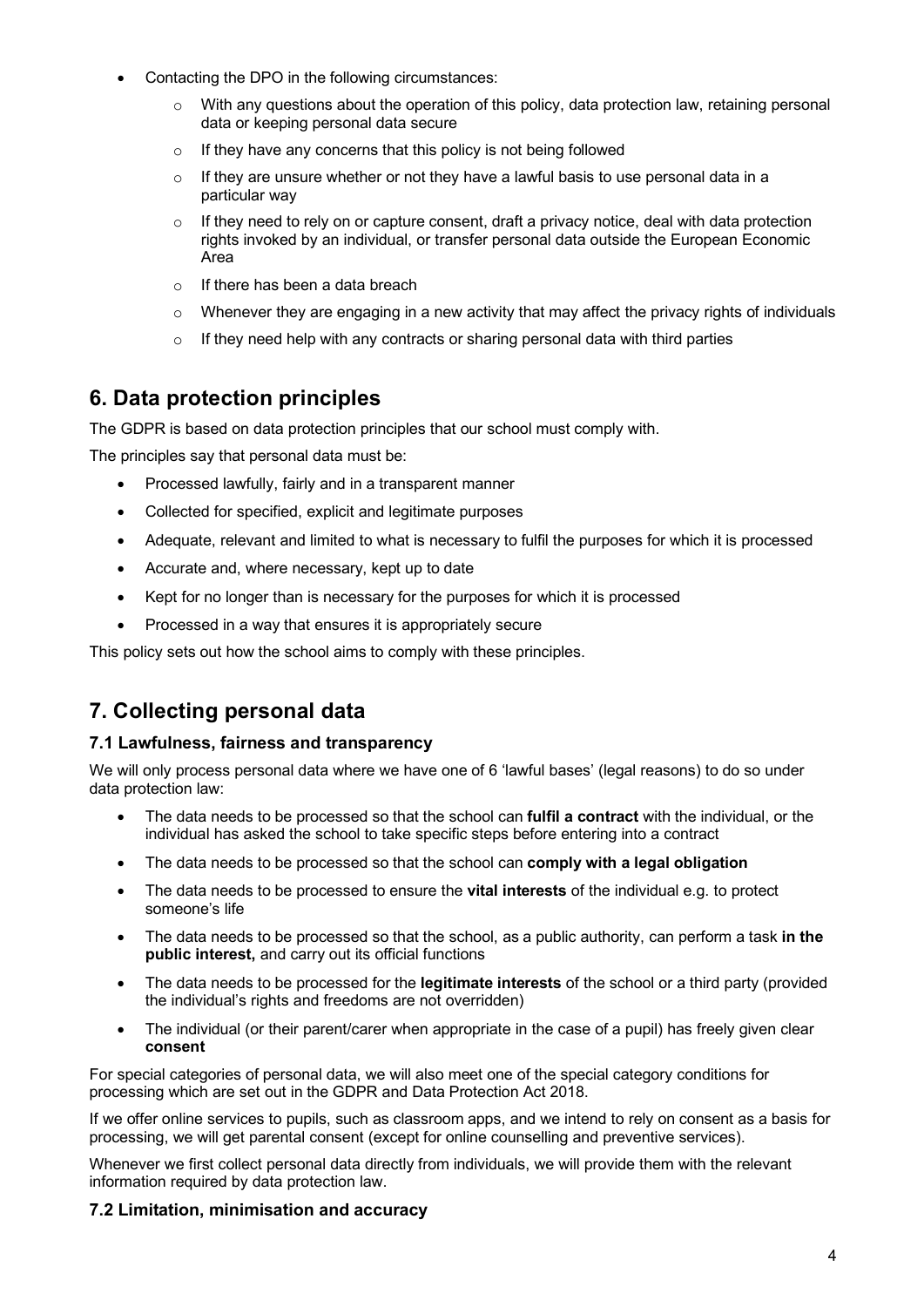We will only collect personal data for specified, explicit and legitimate reasons. We will explain these reasons to the individuals when we first collect their data.

If we want to use personal data for reasons other than those given when we first obtained it, we will inform the individuals concerned before we do so, and seek consent where necessary.

Staff must only process personal data where it is necessary in order to do their jobs.

When staff no longer need the personal data they hold, they must ensure it is deleted or anonymised. This will be done in accordance with the school's Records Management & Retention Policy (based on the IRMS Toolkit for Schools).

### **8. Sharing personal data**

We will only share personal data with anyone else, where:

- There is an issue with a pupil or parent/carer that puts the safety of our staff at risk
- We need to liaise with other agencies we will seek consent as necessary before doing this
- Our suppliers or contractors need data to enable us to provide services to our staff and pupils for example, IT companies. When doing this, we will:
	- Only appoint suppliers or contractors which can provide sufficient quarantees that they comply with data protection law
	- $\circ$  Establish a data sharing agreement with the supplier or contractor, either in the contract or as a standalone agreement, to ensure the fair and lawful processing of any personal data we share
	- $\circ$  Only share data that the supplier or contractor needs to carry out their service, and information necessary to keep them safe while working with us

We will also share personal data with law enforcement and government bodies where we are legally required to do so, including for:

- The prevention or detection of crime and/or fraud
- The apprehension or prosecution of offenders
- The assessment or collection of tax owed to HMRC
- In connection with legal proceedings
- Where the disclosure is required to satisfy our safeguarding obligations
- Research and statistical purposes, as long as personal data is sufficiently anonymised or consent has been provided

We may also share personal data with emergency services and local authorities to help them to respond to an emergency situation that affects any of our pupils or staff.

Where we transfer personal data to a country or territory outside the European Economic Area, we will do so in accordance with data protection law.

### **9. Subject access requests and other rights of individuals**

#### **9.1 Subject access requests**

Individuals have a right to make a 'subject access request' to gain access to personal information that the school holds about them. This includes:

- Confirmation that their personal data is being processed
- Access to a copy of the data
- The purposes of the data processing
- The categories of personal data concerned
- Who the data has been, or will be, shared with
- How long the data will be stored for, or if this isn't possible, the criteria used to determine this period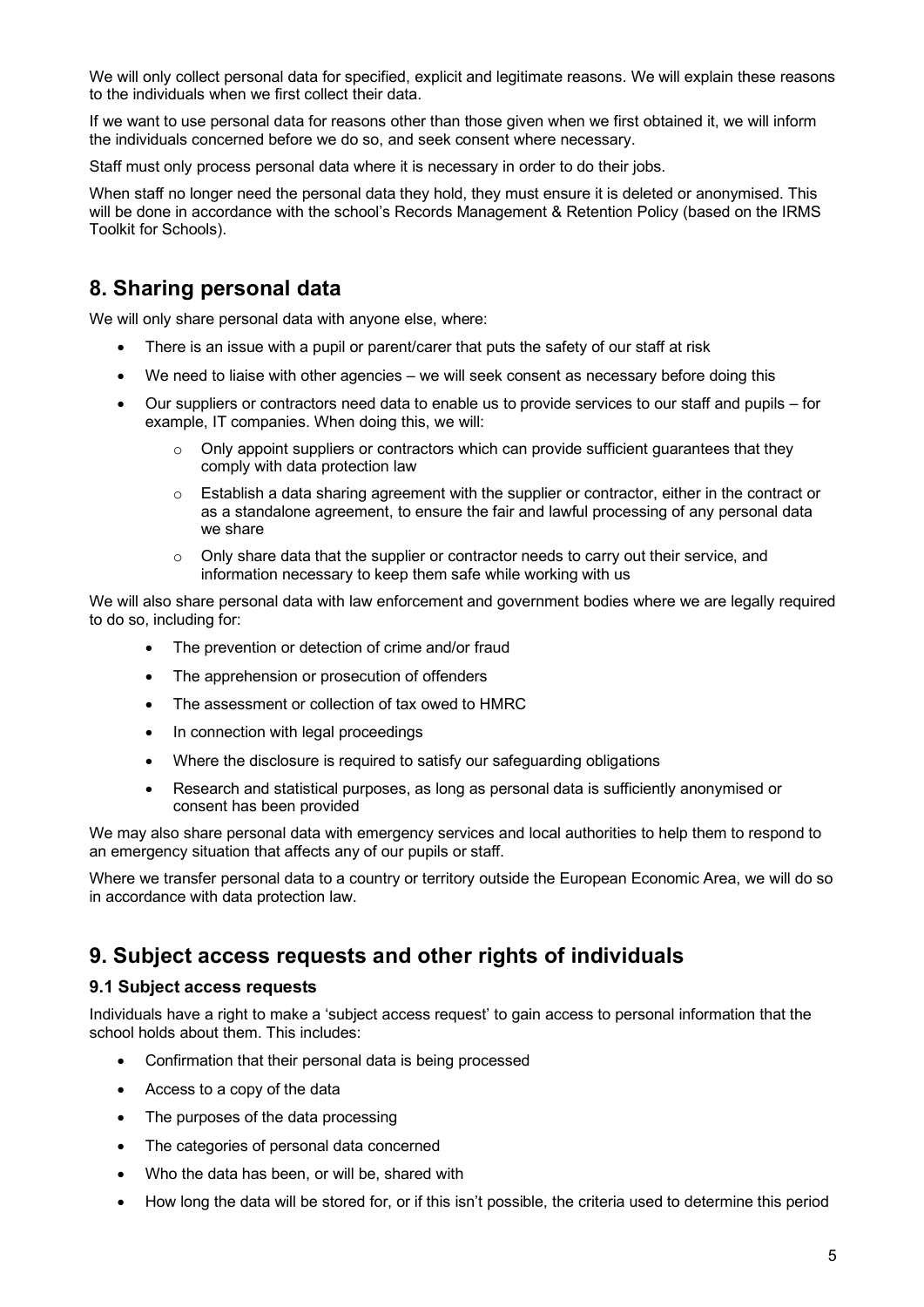- The source of the data, if not the individual
- Whether any automated decision-making is being applied to their data, and what the significance and consequences of this might be for the individual

Subject access requests must be submitted in writing, either by letter, email or fax to the DPO. They should include:

- Name of individual
- Correspondence address
- Contact number and email address
- Details of the information requested

If staff receive a subject access request they must immediately forward it to the DPO.

#### **9.2 Children and subject access requests**

Personal data about a child belongs to that child, and not the child's parents or carers. For a parent or carer to make a subject access request with respect to their child, the child must either be unable to understand their rights and the implications of a subject access request, or have given their consent.

Children below the age of 12 are generally not regarded to be mature enough to understand their rights and the implications of a subject access request. Therefore, most subject access requests from parents or carers of pupils at our school may be granted without the express permission of the pupil. This is not a rule and a pupil's ability to understand their rights will always be judged on a case-by-case basis.

#### **9.3 Responding to subject access requests**

When responding to requests, we:

- May ask the individual to provide 2 forms of identification
- May contact the individual via phone to confirm the request was made
- Will respond without delay and within 1 month of receipt of the request
- Will provide the information free of charge
- May tell the individual we will comply within 3 months of receipt of the request, where a request is complex or numerous. We will inform the individual of this within 1 month, and explain why the extension is necessary

We will not disclose information if it:

- Might cause serious harm to the physical or mental health of the pupil or another individual
- Would reveal that the child is at risk of abuse, where the disclosure of that information would not be in the child's best interests
- Is contained in adoption or parental order records
- Is given to a court in proceedings concerning the child

If the request is unfounded or excessive, we may refuse to act on it, or charge a reasonable fee which takes into account administrative costs.

A request will be deemed to be unfounded or excessive if it is repetitive, or asks for further copies of the same information.

When we refuse a request, we will tell the individual why, and tell them they have the right to complain to the ICO.

#### **9.4 Other data protection rights of the individual**

In addition to the right to make a subject access request (see above), and to receive information when we are collecting their data about how we use and process it (see section 7), individuals also have the right to: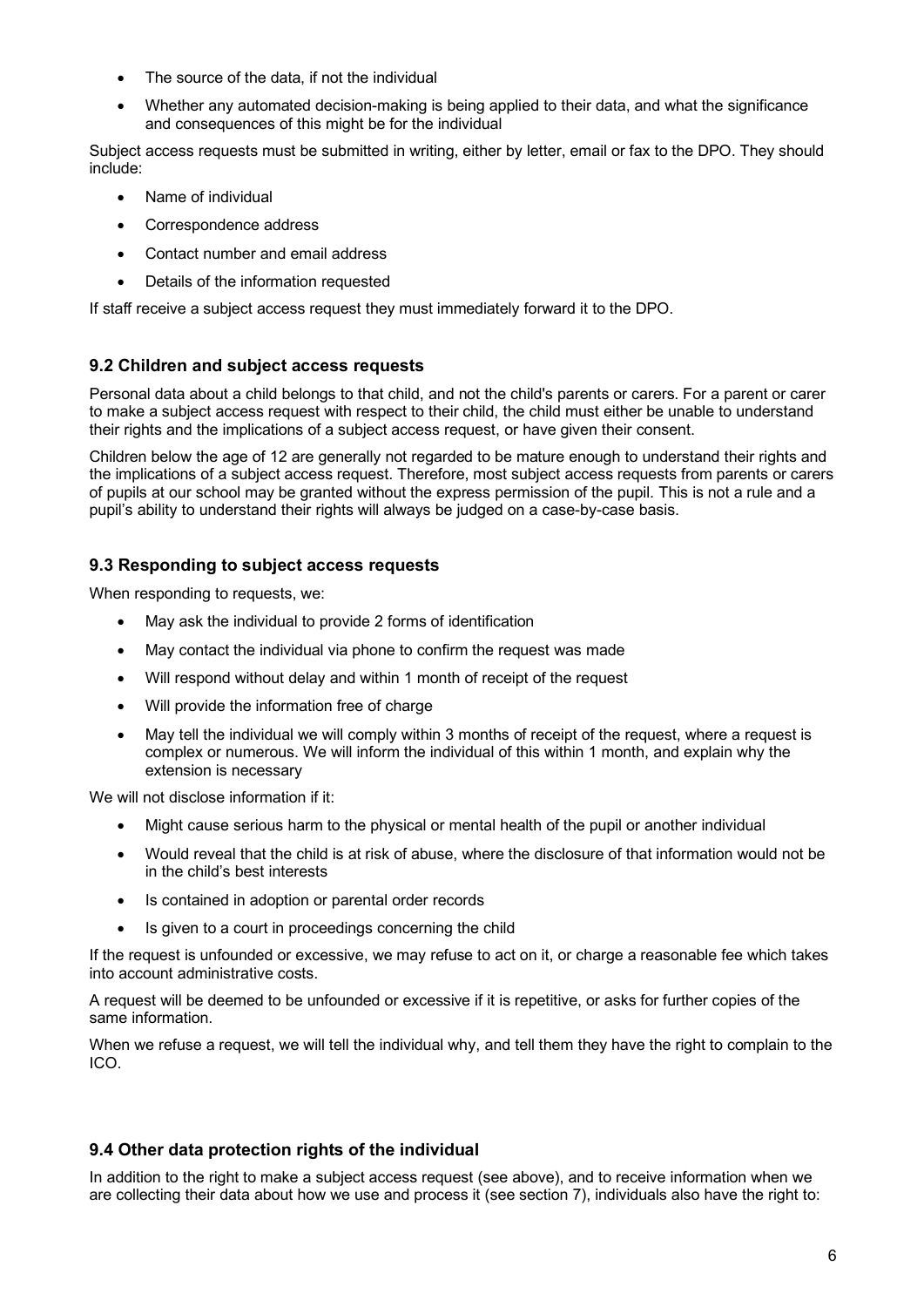- Withdraw their consent to processing at any time
- Ask us to rectify, erase or restrict processing of their personal data, or object to the processing of it (in certain circumstances)
- Prevent use of their personal data for direct marketing
- Challenge processing which has been justified on the basis of public interest
- Request a copy of agreements under which their personal data is transferred outside of the European Economic Area
- Object to decisions based solely on automated decision making or profiling (decisions taken with no human involvement, that might negatively affect them)
- Prevent processing that is likely to cause damage or distress
- Be notified of a data breach in certain circumstances
- Make a complaint to the ICO
- Ask for their personal data to be transferred to a third party in a structured, commonly used and machine-readable format (in certain circumstances)

Individuals should submit any request to exercise these rights to the DPO. If staff receive such a request, they must immediately forward it to the DPO.

### **10. Parental requests to see the educational record**

Parents, or those with parental responsibility, have a legal right to free access to their child's educational record (which includes most information about a pupil) within 15 school days of receipt of a written request.

# **11. Photographs and videos**

As part of our school activities, we may take photographs and record images of individuals within our school.

We will obtain written consent from parents/carers for photographs and videos to be taken of their child for communication, marketing and promotional materials. We will clearly explain how the photograph and/or video will be used to both the parent/carer and pupil.

Uses may include:

- Within school on notice boards and newsletters, prospectus etc.
- Outside of school by external agencies such as the school photographer, newspapers, campaigns
- Online on our school website

Consent can be refused or withdrawn at any time. If consent is withdrawn, we will delete the photograph or video and not distribute it further.

When using photographs and videos in this way we will not accompany them with any other personal information about the child, to ensure they cannot be identified.

See our Safeguarding Policy, Use of Mobile Devices Within School Settings Policy and Online Safety Policy for more information on our use of photographs and videos.

# **12. Data protection by design and default**

We will put measures in place to show that we have integrated data protection into all of our data processing activities, including:

- Appointing a suitably qualified DPO, and ensuring they have the necessary resources to fulfil their duties and maintain their expert knowledge
- Only processing personal data that is necessary for each specific purpose of processing, and always in line with the data protection principles set out in relevant data protection law (see section 6)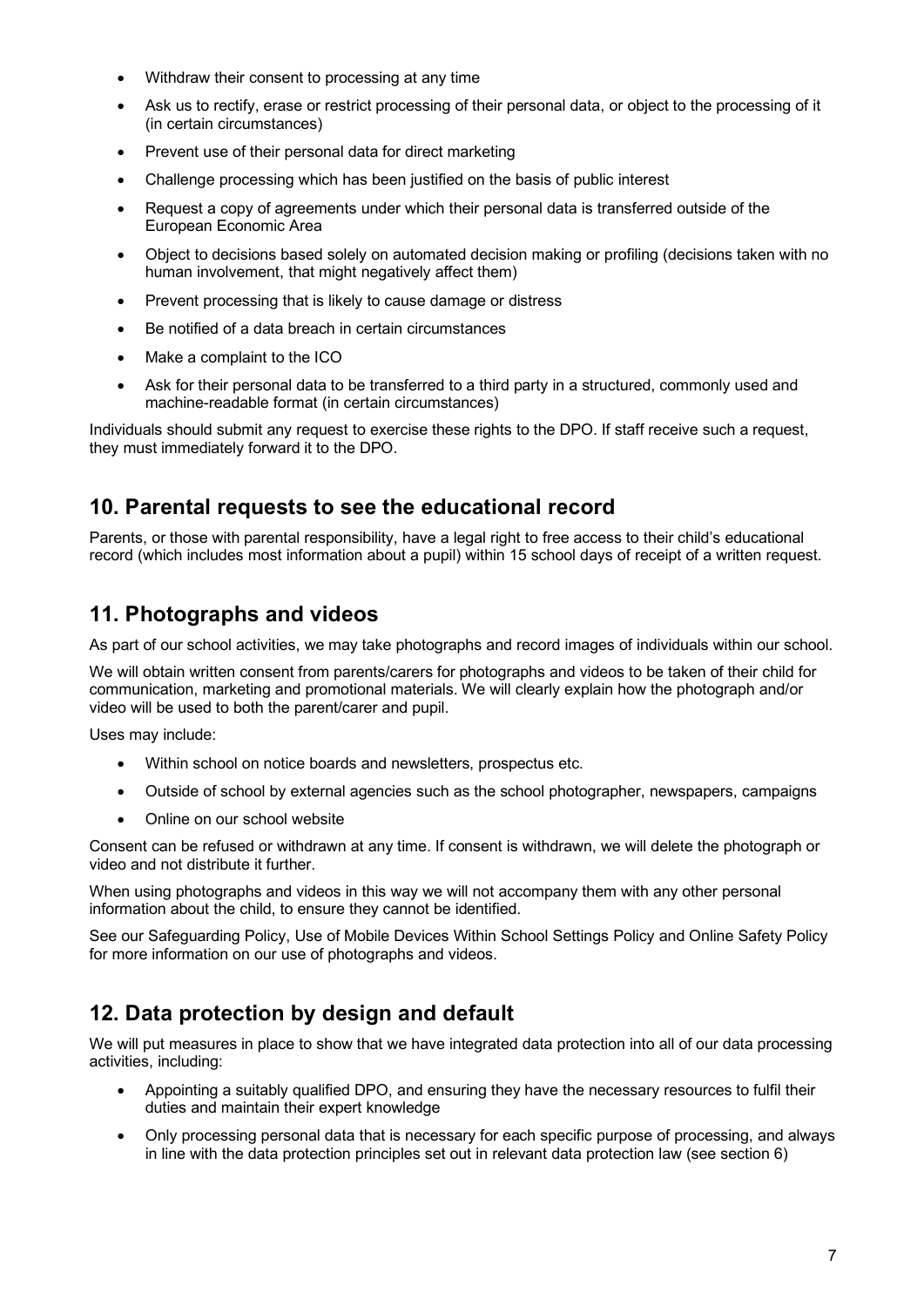- Completing privacy impact assessments where the school's processing of personal data presents a high risk to rights and freedoms of individuals, and when introducing new technologies (the DPO will advise on this process)
- Integrating data protection into internal documents including this policy, any related policies and privacy notices
- Regularly training members of staff on data protection law, this policy, any related policies and any other data protection matters
- Regularly conducting reviews and audits to test our privacy measures and make sure we are compliant
- Maintaining records of our processing activities, including:
	- $\circ$  For the benefit of data subiects, making available the name and contact details of our school and DPO and all information we are required to share about how we use and process their personal data (via our privacy notices)
	- $\circ$  For all personal data that we hold, maintaining an internal record of the type of data, data subject, how and why we are using the data, any third-party recipients, how and why we are storing the data, retention periods and how we are keeping the data secure

# **13. Data security and storage of records**

We will protect personal data and keep it safe from unauthorised or unlawful access, alteration, processing or disclosure, and against accidental or unlawful loss, destruction or damage.

In particular:

- Paper-based records and portable electronic devices, such as laptops and hard drives that contain personal data are kept under lock and key when not in use
- Papers containing confidential personal data must not be left on office and classroom desks, on staffroom tables, pinned to notice/display boards, or left anywhere else where there is general access
- Where personal information needs to be taken off site, staff must sign it in and out from the school office
- Passwords that are at least 8 characters long containing letters and numbers are used to access school computers, laptops and other electronic devices. Staff and pupils are reminded to change their passwords at regular intervals
- Encryption software is used to protect all portable devices and removable media, such as laptops and USB devices
- Staff, pupils or governors who store personal information on their personal devices are expected to follow the same security procedures as for school-owned equipment
- Where we need to share personal data with a third party, we carry out due diligence and take reasonable steps to ensure it is stored securely and adequately protected (see section 8)

# **14. Disposal of records**

Personal data that is no longer needed will be disposed of securely. Personal data that has become inaccurate or out of date will also be disposed of securely, where we cannot or do not need to rectify or update it.

For example, we will shred or incinerate paper-based records, and overwrite or delete electronic files. We may also use a third party to safely dispose of records on the school's behalf. If we do so, we will require the third party to provide sufficient guarantees that it complies with data protection law.

# **15. Personal data breaches**

The school will make all reasonable endeavours to ensure that there are no personal data breaches.

In the unlikely event of a suspected data breach, we will follow the procedure set out in appendix 1.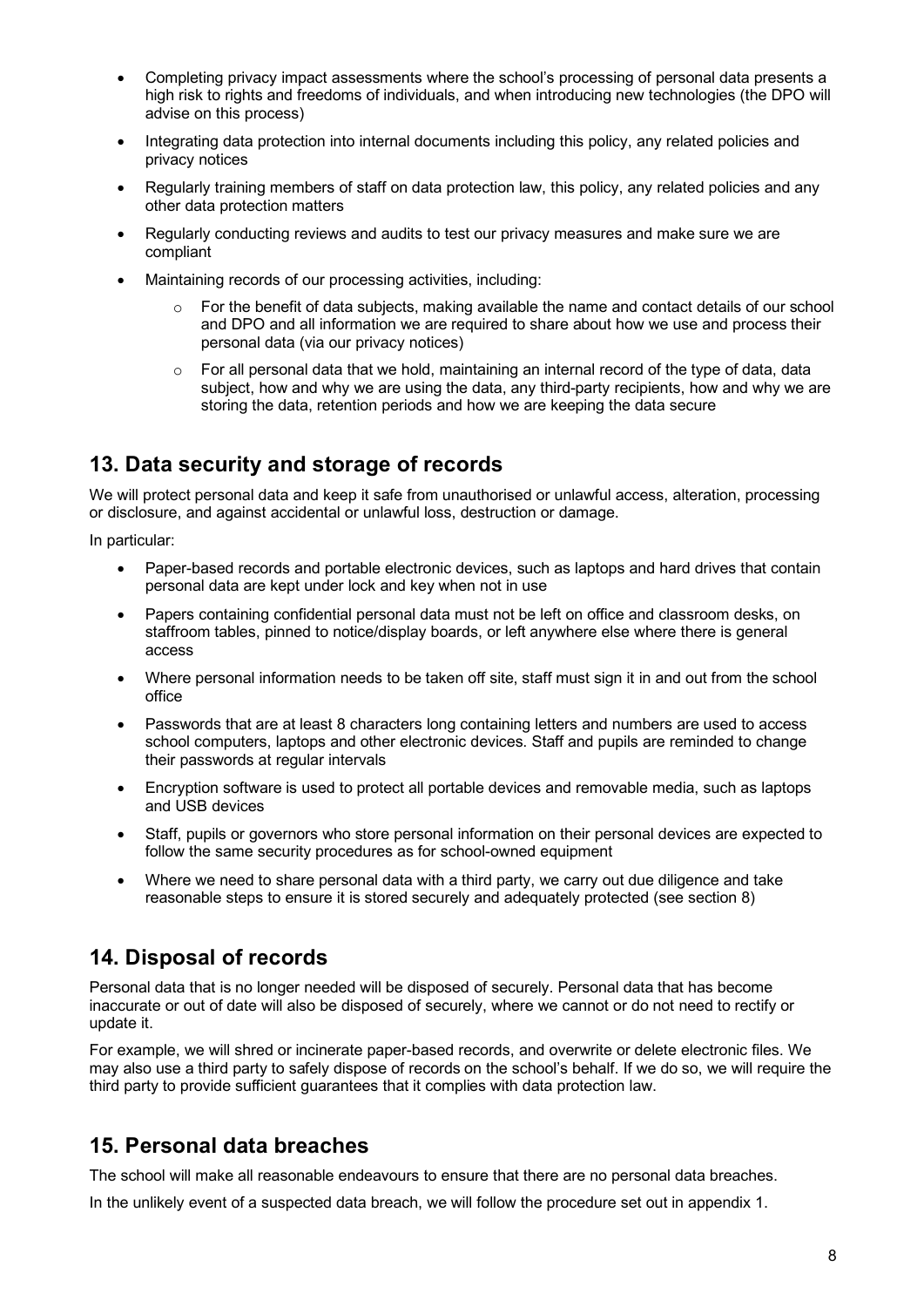When appropriate, we will report the data breach to the ICO within 72 hours. Such breaches in a school context may include, but are not limited to:

- A non-anonymised dataset being published on the school website which shows the exam results of pupils eligible for the pupil premium
- Safeguarding information being made available to an unauthorised person
- The theft of a school laptop containing non-encrypted personal data about pupils

### **16. Training**

All staff and governors are provided with data protection training as part of their induction process.

Data protection will also form part of continuing professional development, where changes to legislation, guidance or the school's processes make it necessary.

### **17. Monitoring arrangements**

The DPO is responsible for monitoring and reviewing this policy.

This policy will be reviewed **every 2 years** (see DfE advice on statutory policies) and shared with the full governing board.

# **18. Links with other policies**

This data protection policy is linked to our:

- Online Safety Policy
- Safeguarding Policy
- Records Management & Retention Policy

# **19. The Historical Archive**

The Great Tew school archive is maintained as a resource to help inspire and equip current staff and pupils to understand and appreciate issues of identity, belonging and shared heritage; to prompt memories of school-life among many generations of Great Tew pupils; and to serve as a research resource for all interested in the history of Great Tew school and the community it serves. *(Updated in accordance with IRMS Toolkit for Schools, 2019 (guidance adopted by GT school Sep 2019)).*

### **Appendix 1: Personal data breach procedure**

This procedure is based on guidance on personal data breaches produced by the ICO.

- On finding or causing a breach, or potential breach, the staff member or data processor must immediately notify the DPO
- The DPO will investigate the report, and determine whether a breach has occurred. To decide, the DPO will consider whether personal data has been accidentally or unlawfully:
	- o Lost
	- o Stolen
	- o Destroyed
	- o Altered
	- o Disclosed or made available where it should not have been
	- o Made available to unauthorised people
- The DPO will alert the headteacher and the chair of governors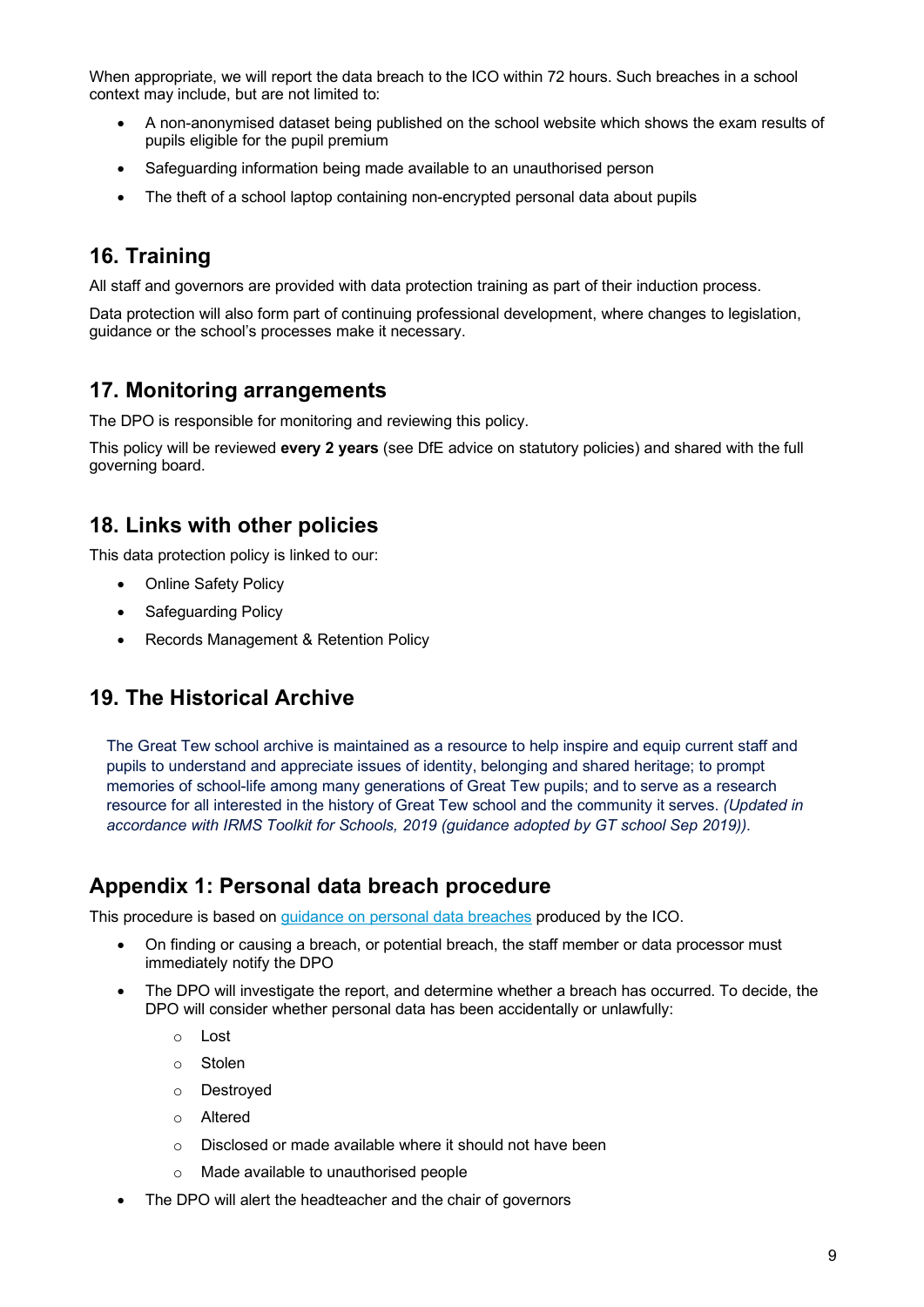NB. In 2019/20 the DPO is the chair of governors, therefore the DPO will alert the vice chair

- The DPO will make all reasonable efforts to contain and minimise the impact of the breach, assisted by relevant staff members or data processors where necessary. (Actions relevant to specific data types are set out at the end of this procedure)
- The DPO will assess the potential consequences, based on how serious they are, and how likely they are to happen
- The DPO will work out whether the breach must be reported to the ICO. This must be judged on a case-by-case basis. To decide, the DPO will consider whether the breach is likely to negatively affect people's rights and freedoms, and cause them any physical, material or non-material damage (e.g. emotional distress), including through:
	- o Loss of control over their data
	- o Discrimination
	- o Identify theft or fraud
	- o Financial loss
	- o Unauthorised reversal of pseudonymisation (for example, key-coding)
	- o Damage to reputation
	- o Loss of confidentiality
	- $\circ$  Any other significant economic or social disadvantage to the individual(s) concerned

If it's likely that there will be a risk to people's rights and freedoms, the DPO must notify the ICO.

- The DPO will document the decision (either way), in case it is challenged at a later date by the ICO or an individual affected by the breach. Documented decisions will be recorded within the GROUPCALL GDPRIS system (subscribed to by Great Tew Primary in 2018) by the DPO
- Where the ICO must be notified, the DPO will do this via the 'report a breach' page of the ICO website within 72 hours. As required, the DPO will set out:
	- $\circ$  A description of the nature of the personal data breach including, where possible:
		- The categories and approximate number of individuals concerned
		- The categories and approximate number of personal data records concerned
	- o The name and contact details of the DPO
	- o A description of the likely consequences of the personal data breach
	- $\circ$  A description of the measures that have been, or will be taken, to deal with the breach and mitigate any possible adverse effects on the individual(s) concerned
- If all the above details are not yet known, the DPO will report as much as they can within 72 hours. The report will explain that there is a delay, the reasons why, and when the DPO expects to have further information. The DPO will submit the remaining information as soon as possible
- The DPO will also assess the risk to individuals, again based on the severity and likelihood of potential or actual impact. If the risk is high, the DPO will promptly inform, in writing, all individuals whose personal data has been breached. This notification will set out:
	- o The name and contact details of the DPO
	- o A description of the likely consequences of the personal data breach
	- $\circ$  A description of the measures that have been, or will be, taken to deal with the data breach and mitigate any possible adverse effects on the individual(s) concerned
- The DPO will notify any relevant third parties who can help mitigate the loss to individuals for example, the police, insurers, banks or credit card companies
- The DPO will document each breach, irrespective of whether it is reported to the ICO. For each breach, this record will include the:
	- o Facts and cause
	- o Effects